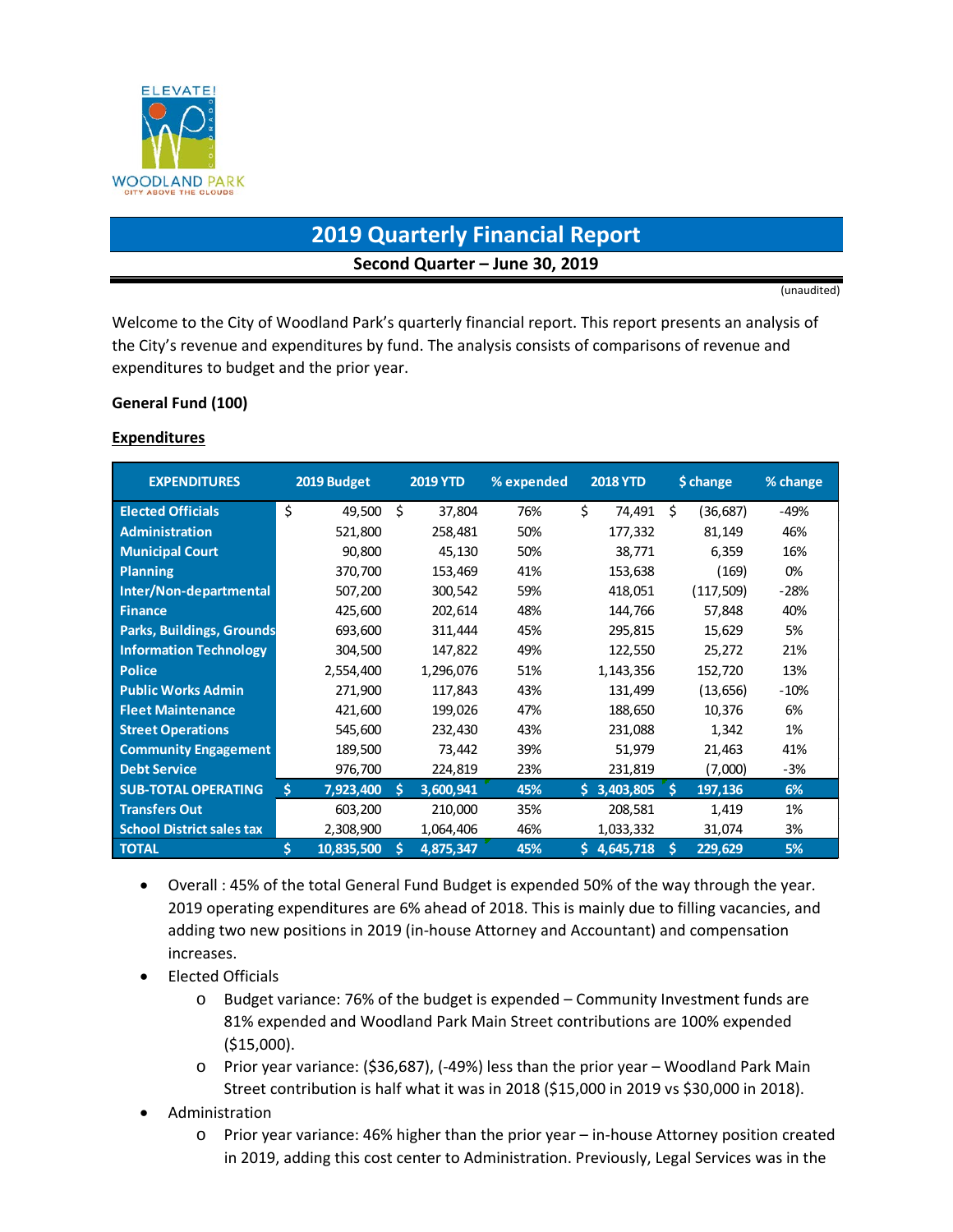Inter/Nondepartmental budget. Also, savings from City Manager vacancy in 2018 add to the variance.

- Inter/Non-departmental
	- o Budget variance: (-28%) compared to last year Legal Services was moved out of Inter/Nondepartmental and into the Administration budget with a new cost center for City Attorney.
- Finance
	- o Prior year variance: new Accountant position added to the increase for Finance, \$57,848 (40% higher YTD) over 2018.
- Police
	- o Prior year variance: \$152,720, 13% greater compensation increases and filling vacancies explain the increase.
- Transfers out
	- o The transfer out to the Culture and Recreation Fund is almost equal to what it was in 2018 (\$210,000 in 2019 to \$208,581 in 2018).
	- o The School District sales tax reflects the overall increase in sales tax collections YTD (3% higher YTD).

### **Revenues**

- SEE TABLE BELOW
- Overall: 54% of the total General Fund Budget is received 50% of the way through the year. 2019 revenues are (- .08%) below what they were at same time in 2018. Less commercial building activity is attributed to the slight decrease YTD over 2018.
- Property tax
	- o Budget variance: 92% of budget received Property tax is due by June 15; therefore, the majority of property tax is collected during the first half of the year.
- Construction use tax
	- o Budget variance: 32% received half way through the year.
	- o Prior year variance: (–66%) less. Building activity, especially commercial, is significantly less than it was in 2018. Sturman's remodel (\$10K payment), Natural Grocer's and the Microtel project were all completed or started in 2018, adding to the 2018 increase.
- Business license revenue
	- o Budget variance: Almost 100% received business license renewal is due at beginning of year, and it is 5% higher over 2018 due the Wayfair decision, which regulated ecommerce.
- Highway user tax
	- o Budget variance: 52% received; prior year variance: \$8,744, 6% greater than 2018. *Additionally, the City will receive a supplemental distribution of \$145,329 pursuant to Senate Bill 18-001 and 19-262, disbursed over the last 6 months of 2019. This will be reflected in the Q3 and year-end reports*.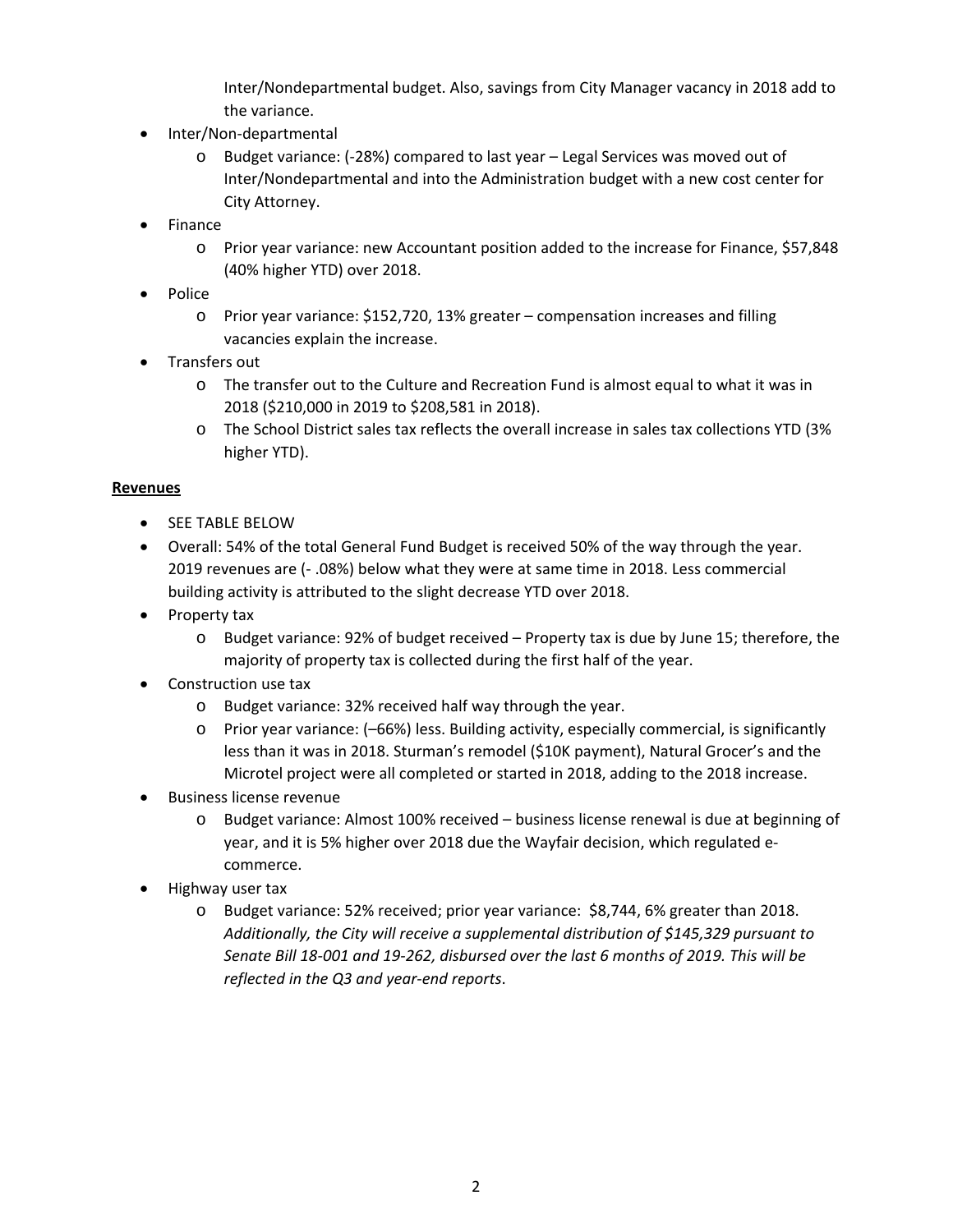| <b>REVENUE</b>                      | 2019 Budget      |     | <b>2019 YTD</b> | %<br>received | <b>2018 YTD</b>      | \$ change       | % change |
|-------------------------------------|------------------|-----|-----------------|---------------|----------------------|-----------------|----------|
| <b>Taxes</b>                        |                  |     |                 |               |                      |                 |          |
| property tax                        | \$<br>1,721,400  | \$  | 1,578,848       | 92%           | \$<br>1,627,259      | \$<br>(48, 411) | $-3%$    |
| specific ownership tax              | 235,300          | \$  | 104,741         | 45%           | 112,743              | (8,002)         | $-7%$    |
| sales tax - 2%                      | 4,099,900        | \$  | 1,891,463       | 46%           | 1,832,822            | 58,641          | 3%       |
| sales tax - school district - 1.09% | 2,308,900        | \$  | 1,064,407       | 46%           | 1,033,332            | 31,075          | 3%       |
| sales tax vendor fee + late fees    | 139,100          | \$  | 63,028          | 45%           | 68,317               | (5, 289)        | $-8%$    |
| vehicle use tax                     | 205,500          |     | 51,673          | 25%           | 89,116               | (37, 443)       | $-42%$   |
| construction use tax                | 95,000           |     | 30,027          | 32%           | 88,166               | (58, 139)       | $-66%$   |
| franchise/occupation tax            | 296,000          |     | 162,475         | 55%           | 158,354              | 4,121           | 3%       |
| <b>Total Taxes</b>                  | 9,101,100        |     | 4,946,662       | 54%           | 5,010,109            | (63, 447)       | $-1%$    |
|                                     |                  |     |                 |               |                      |                 |          |
| <b>Licenses and Permits</b>         |                  |     |                 |               |                      |                 |          |
| <b>business licenses</b>            | 100,000          |     | 99,518          | 100%          | 94,933               | 4,585           | 5%       |
| other licenses/permits              | 4,400            |     | 3,886           | 88%           | 1,863                | 2,023           | 109%     |
| <b>Total Licenses and Permits</b>   | 104,400          |     | 103,403         | 99%           | 96,796               | 6,607           | 7%       |
|                                     |                  |     |                 |               |                      |                 |          |
| Intergovernmental                   |                  |     |                 |               |                      |                 |          |
| highway user tax                    | 295,000          |     | 154,061         | 52%           | 145,317              | 8,744           | 6%       |
| <b>E911 PSAP funding</b>            | 160,000          |     | 100,000         | 63%           | 80,000               | 20,000          | 25%      |
| road and bridge                     | 22,400           |     | 14,975          | 67%           | 10,704               | 4,271           | 40%      |
| <b>DOLA mini grant</b>              | 2,500            |     | 2,500           | 100%          | 44,521               | (42, 021)       | $-94%$   |
| motor vehicle registration          | 35,800           |     | 16,911          | 47%           | 16,820               | 91              | 1%       |
| cigarette tax                       | 17,000           |     | 6,089           | 36%           | 5,043                | 1,046           | 21%      |
| severance tax                       | 77,000           |     |                 | 0%            |                      |                 |          |
| drug prevention SRO                 | 48,500           |     | 24,087          | 50%           | 18,488               | 5,599           | 30%      |
| other intergovermental              |                  |     |                 |               | 2,988                | (2,988)         | $-100%$  |
| <b>Total Intergovernmental</b>      | 658,200          |     | 318,623         | 48%           | 323,881              | (5,258)         | $-2%$    |
| <b>Charges for Services</b>         |                  |     |                 |               |                      |                 |          |
| court fees                          | 13,000           |     | 4,504           | 35%           | 6,650                | (2, 146)        | $-32%$   |
| police fees                         | 84,500           |     | 11,382          | 13%           | 20,259               | (8, 877)        | $-44%$   |
| planning fees                       | 26,500           |     | 400             | 2%            | 25,408               | (25,008)        | -98%     |
| building permit fees                | 20,200           |     | 15,626          | 77%           | 10,134               | 5,492           | 54%      |
| public works fees                   | 5,000            |     | 1,215           | 24%           | 2,673                | (1, 458)        | -55%     |
| build-a-generation/teen center      | 7,400            |     | 1,560           | 21%           | 2,791                | (1, 231)        | $-44%$   |
| cemetery fees                       | 14,000           |     | 3,875           | 28%           | 9,661                | (5,786)         | $-60%$   |
| <b>Total Charges for Services</b>   | 170,600          |     | 38,562          | 23%           | 77,576               | (39, 014)       | $-50%$   |
|                                     |                  |     |                 |               |                      |                 |          |
| <b>Fines and Forfeitures</b>        | 51,000           |     | 22,725          | 45%           | 38,387               | (15, 662)       | $-41%$   |
|                                     |                  |     |                 |               |                      |                 |          |
| <b>Other</b>                        |                  |     |                 |               |                      |                 |          |
| investment earnings                 | 8,500            |     | 17,809          | 210%          | 4,327                | 13,482          | 312%     |
| grants/contributions/donations      | 11,500           |     | 48,941          | 426%          | 97,252               | (48, 311)       | $-50%$   |
| miscellaneous                       | 48,800           |     | 75,704          | 155%          | 77,846               | (2, 142)        | $-3%$    |
| vendor fee                          |                  |     |                 |               | 49,694               |                 | $0\%$    |
| <b>Total Other</b>                  | 119,800          |     | 142,455         | 119%          | 229,119              | (86, 664)       | $-38%$   |
| <b>Transfers In</b>                 | 880,800          |     | 385,996         | 44%           | 187,190              | 198,806         | 106%     |
|                                     |                  |     |                 |               |                      |                 |          |
| <b>Total</b>                        | \$<br>11,034,900 | -\$ | 5,958,426       | 54%           | \$<br>$5,963,058$ \$ | (4, 632)        | 0%       |

At the end of the second quarter, the fund balance in the General Fund is \$3,593,144. Of this, \$2,313,594 is unrestricted/unassigned.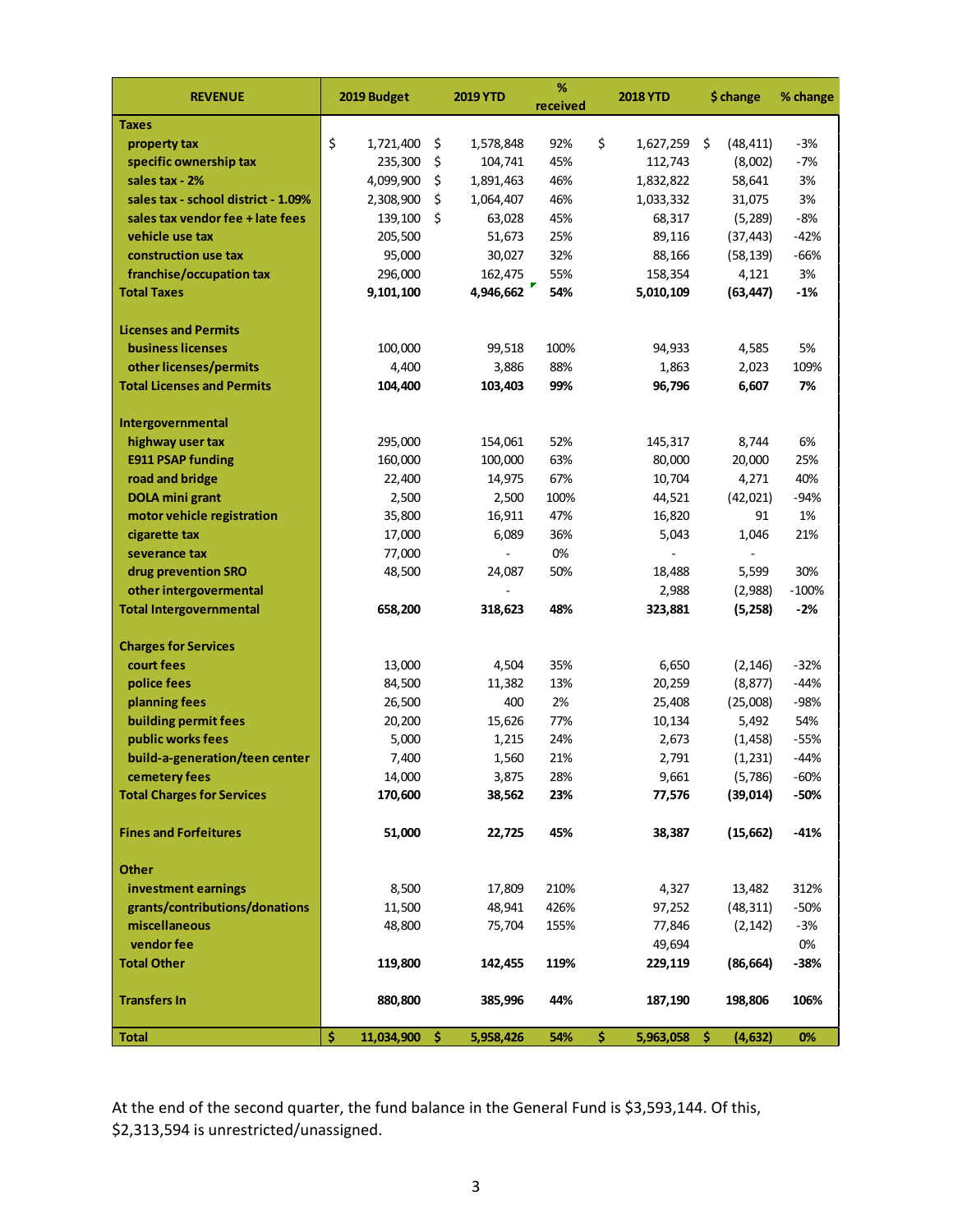| <b>General Fund Summary</b>                                                                                                 | budget                                                  | <b>2019 YTD</b>                                      | % received/<br>expended |
|-----------------------------------------------------------------------------------------------------------------------------|---------------------------------------------------------|------------------------------------------------------|-------------------------|
| beginning fund balance<br>revenue<br>expenditures<br>ending fund balance                                                    | \$ 2,530,439<br>11,034,900<br>10,835,500<br>\$2,729,839 | \$2,530,439<br>5,958,426<br>4,895,720<br>\$3,593,144 | 54%<br>45%              |
| fund balance designations<br> nonspendable<br>restricted for emergencies<br>unrestricted, unassigned<br>ending fund balance | \$<br>950,250<br>330,249<br>1,449,340<br>\$2,729,839    | \$<br>950,250<br>329,300<br>2,313,594<br>\$3,593,144 |                         |

### **Culture and Recreation Fund (220)**

| <b>CULTURE AND RECREATION FUND</b>                                                                                                                       |          | 2019 Budget                                         |         | <b>2019 YTD</b>                                   | % received/<br>expended         |          | <b>2018 YTD</b>                                   |          | \$ change                                       | % change                      |
|----------------------------------------------------------------------------------------------------------------------------------------------------------|----------|-----------------------------------------------------|---------|---------------------------------------------------|---------------------------------|----------|---------------------------------------------------|----------|-------------------------------------------------|-------------------------------|
| <b>Revenue</b><br><b>Parks and Recreation</b><br><b>Woodland Aquatic Center</b><br><b>Cultural Center</b><br><b>Transfer In/Support</b><br>Total Revenue | \$<br>\$ | 90,100<br>445,400<br>32,800<br>663,200<br>1,231,500 | Ŝ.<br>s | 53,218<br>176,924<br>30,216<br>252,251<br>512,609 | 59%<br>40%<br>92%<br>38%<br>42% | \$<br>\$ | 49,995<br>195,142<br>17,856<br>208,581<br>471,574 | - Ś<br>Ŝ | 3,223<br>(18,218)<br>12,360<br>43,670<br>41,035 | 6%<br>-9%<br>69%<br>21%<br>9% |
| <b>Expenditures</b><br><b>Parks and Recreation</b><br><b>Woodland Aquatic Center</b><br><b>Cultural Center</b><br><b>Total Expenditures</b>              | \$<br>\$ | 312,900<br>775,200<br>143,400<br>1,231,500          | Ś<br>Ś  | 131,533<br>324,690<br>60,382<br>516,606           | 42%<br>42%<br>42%<br>42%        | Ś.<br>\$ | 123,601<br>304,267<br>43,706<br>471,574           | -Ś<br>-S | 7,932<br>20,423<br>16,676<br>45,032             | 6%<br>7%<br>38%<br>10%        |

- Revenues are 42% received 50% of the way through the year.
- Parks and Recreation is 42% expended with 42% of budgeted revenues received. Revenue covers 28% of expenditures and a \$222,800 transfer from the General Fund covers the balance.
- Cultural Center budget is 42% expended with 92% of budgeted revenues received. Revenue covers 22% of expenditures and a \$110,600 transfer from the General Fund covers the balance.
- Woodland Aquatic Center budget is 42% expended with 40% of budgeted revenues received. Revenue coverage is 57% and a \$329,800 transfer from the General Fund covers the balance.
	- o The following table provides further detail of the financial operations of the Woodland Aquatic Center.
	- o The Operating expenditures includes Utilities in this years' comparison.
	- o Overall, the expenditures are 1% less than YTD 2018.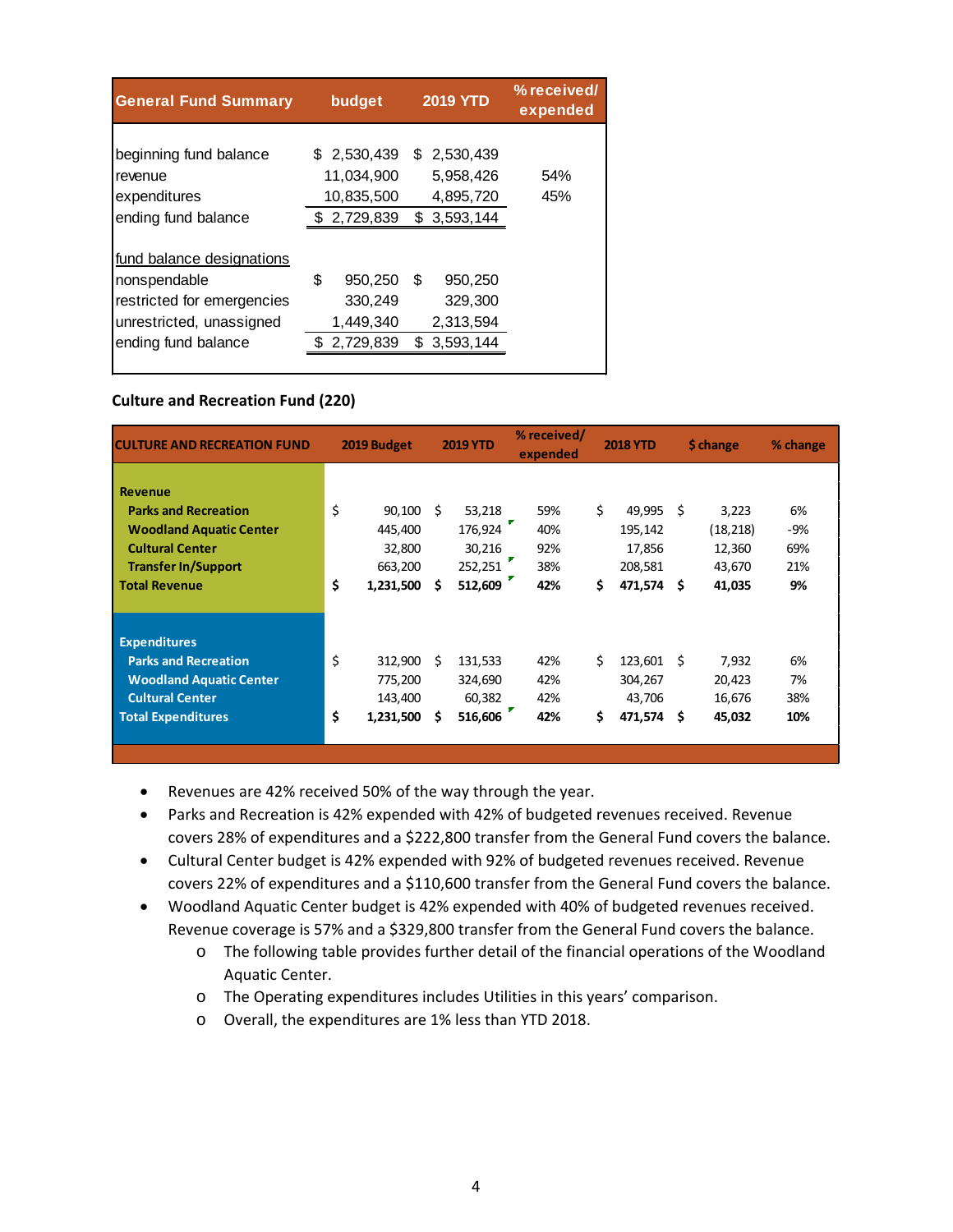| <b>WOODLAND AQUATIC CENTER</b> | 2019 Budget   | <b>2019 YTD</b> | $%$ rec/exp | <b>2018 YTD</b> | \$ change      | % change |
|--------------------------------|---------------|-----------------|-------------|-----------------|----------------|----------|
| <b>Revenue</b>                 |               |                 |             |                 |                |          |
| <b>Learn to Swim Program</b>   | \$<br>48,700  | 16,677          | 34%         | \$<br>28,271    | (11, 594)      | $-41%$   |
| <b>Fitness Programs</b>        | 30,500        | 8,638           | 28%         | 11,711          | (3,073)        | $-26%$   |
| <b>Sports Programs</b>         |               |                 |             |                 |                |          |
| <b>Silver Sneakers Program</b> | 5,000         | 3,470           | 69%         | 2,165           | 1,305          | 60%      |
| <b>Daily Use Fees</b>          | 133,700       | 45,307          | 34%         | 54,906          | (9,600)        | $-17%$   |
| <b>Pass and Punch Cards</b>    | 200,000       | 62,832          | 31%         | 84,077          | (21, 245)      | $-25%$   |
| <b>Merchandise Sales</b>       | 4,500         | 1,467           | 33%         | 2,406           | (939)          | $-39%$   |
| <b>Facility Rentals</b>        | 19,000        | 11,112          | 58%         | 10,406          | 706            | 7%       |
| <b>Special Events</b>          |               | 849             |             |                 | 849            |          |
| <b>Other Charges</b>           | 4,000         | 74              | 2%          |                 | 74             |          |
| <b>Contributions/Donations</b> |               | 26,500          |             | 1,200           | 25,300         | 2108%    |
| <b>Total</b>                   | \$<br>445,400 | Ŝ<br>176,924    | 40%         | \$<br>195,142   | Ŝ<br>(18, 218) | $-10%$   |
| <b>Expenditures</b>            |               |                 |             |                 |                |          |
| <b>Salary and Benefits</b>     | \$<br>538,000 | Ś.<br>206,272   | 38%         | Ś.<br>216,110   | Ś.<br>(9,838)  | $-5%$    |
| <b>Purchased Services</b>      | 21,800        | 4,928           | 23%         | 15,222          | Ś<br>(10, 294) | $-68%$   |
| <b>Operating Expenditures</b>  | 175,700       | 74,657          | 42%         | 56,630          | Ś<br>18,027    | 32%      |
| <b>Supplies</b>                | 39,700        | 15,353          | 39%         | 16,305          | (952)<br>S     | -6%      |
| Total                          | Ś<br>775,200  | 301,210         | 39%         | \$<br>304,267   | \$<br>(3,057)  | $-1%$    |

The fund balance in the Culture and Recreation Fund on June 30 is \$89,050. Of this, \$85,003 is nonspendable inventory leaving \$4,047 unrestricted/unassigned.

| <b>Culture and Recreation</b><br><b>Fund Summary</b>                                         |        | budget                                     |         | <b>2019 YTD</b>                        | % received/<br>expended |
|----------------------------------------------------------------------------------------------|--------|--------------------------------------------|---------|----------------------------------------|-------------------------|
| beginning fund balance<br>revenue<br>expenditures<br>ending fund balance                     | S<br>ፍ | 93,047<br>1,231,500<br>1,231,500<br>93,047 | S<br>\$ | 93,047<br>512,609<br>516,606<br>89,050 | 42%<br>42%              |
| fund balance designations<br>nonspendable<br>unrestricted, unassigned<br>ending fund balance | \$     | 93.047<br>93,047                           | S<br>S  | 85,003<br>4,047<br>89,050              |                         |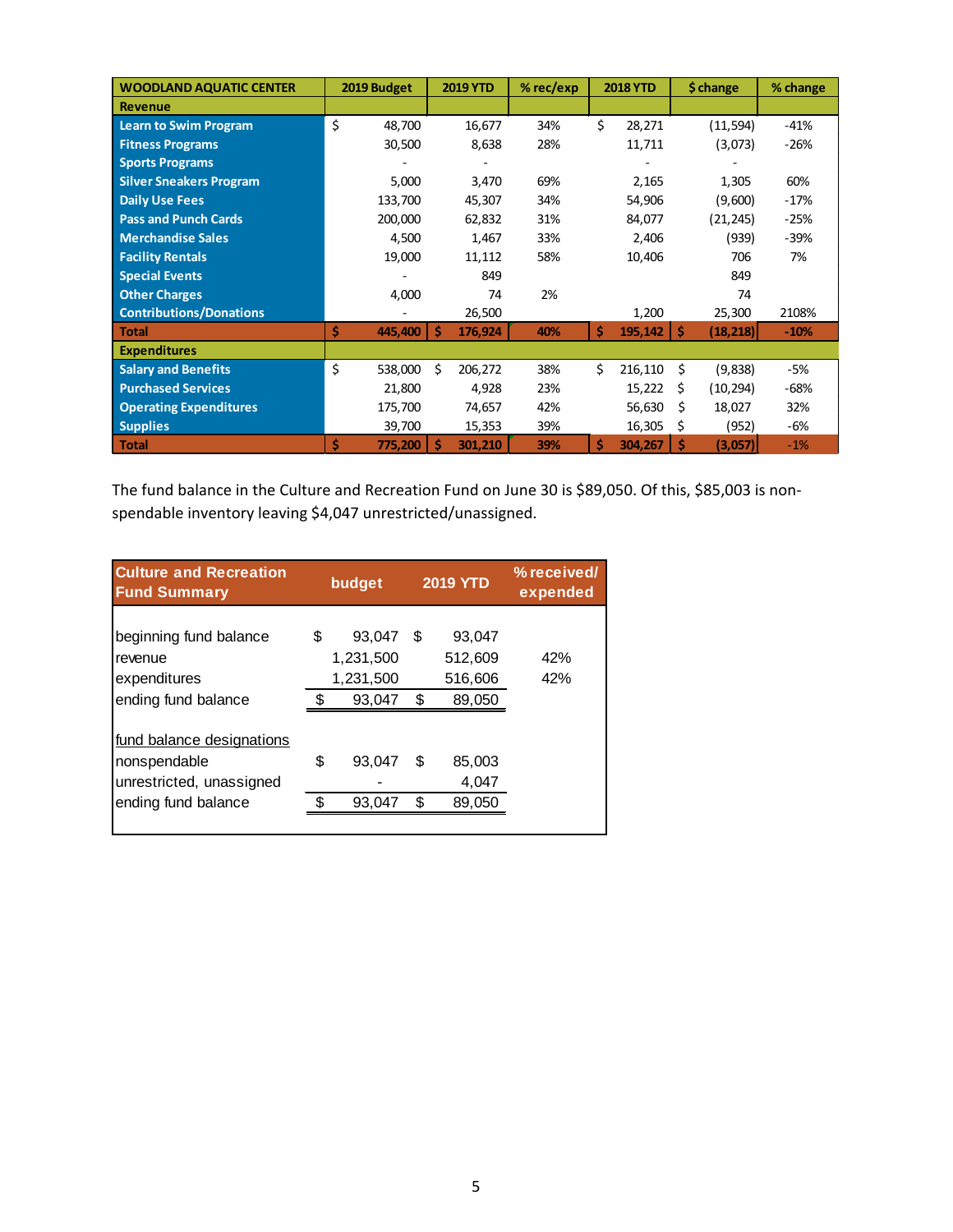### **Street Capital Improvement Fund (410)**

| <b>Revenue</b><br>\$<br>Ś.<br>2,050,000<br>Ś<br>944,294<br>916,411<br>27,883<br>3%<br>sales tax - 1%<br>46%<br>- Ś<br>transportation capital fees<br>$-100%$<br>n/a<br>49,565<br>(49, 565)<br>vendor fee & late fee - sales tax<br>70,000<br>58,638<br>84%<br>31,600<br>27,038<br>86%<br>n/a<br>grant<br>1,500<br>22,112<br>1474%<br>14,657<br>51%<br>interest<br>7,455<br>\$<br><b>Total Revenue</b><br>2,121,500<br>\$1,025,044<br>48%<br>$$1,012,233$ \$<br>1%<br>12,811<br><b>Expenditures</b><br>\$<br>street paving improvements<br>1,250,000<br>95,378<br>8%<br>8,745<br>86,633<br>991%<br>\$<br>\$<br>30,000<br>5,009<br>$-61%$<br>street repairs/maintenance<br>17%<br>12,779<br>(7, 771)<br>$-100%$<br>street restriping<br>20,000<br>0%<br>(3, 515)<br>3,515<br>trail repairs/maintenance<br>30,000<br>0%<br>parking lot repair/maintenance<br>100,000<br>0%<br>drainage improvements<br>٠<br>sidewalk improvements<br>0%<br>300,000<br>٠<br>machinery/equipment<br>(2,500)<br>$-100%$<br>400,000<br>0%<br>2,500<br>vehicles<br>65,000<br>6,000<br>60,000<br>street concrete repairs<br>2,589<br>transfers out<br>163,100<br>65,240<br>40%<br>62,840<br>2,400<br>4%<br>\$<br>\$<br><b>Total Expenditures</b><br>2,418,100<br>174,216<br>7%<br>90,379<br>\$<br>93%<br>Ŝ<br>83,837 | <b>STREET CAPITAL IMPROVEMENT</b><br><b>FUND</b> | 2019 Budget | <b>2019 YTD</b> | % received/<br>expended | <b>2018 YTD</b> | \$ change | % change |
|---------------------------------------------------------------------------------------------------------------------------------------------------------------------------------------------------------------------------------------------------------------------------------------------------------------------------------------------------------------------------------------------------------------------------------------------------------------------------------------------------------------------------------------------------------------------------------------------------------------------------------------------------------------------------------------------------------------------------------------------------------------------------------------------------------------------------------------------------------------------------------------------------------------------------------------------------------------------------------------------------------------------------------------------------------------------------------------------------------------------------------------------------------------------------------------------------------------------------------------------------------------------------------------------|--------------------------------------------------|-------------|-----------------|-------------------------|-----------------|-----------|----------|
|                                                                                                                                                                                                                                                                                                                                                                                                                                                                                                                                                                                                                                                                                                                                                                                                                                                                                                                                                                                                                                                                                                                                                                                                                                                                                             |                                                  |             |                 |                         |                 |           |          |
|                                                                                                                                                                                                                                                                                                                                                                                                                                                                                                                                                                                                                                                                                                                                                                                                                                                                                                                                                                                                                                                                                                                                                                                                                                                                                             |                                                  |             |                 |                         |                 |           |          |
|                                                                                                                                                                                                                                                                                                                                                                                                                                                                                                                                                                                                                                                                                                                                                                                                                                                                                                                                                                                                                                                                                                                                                                                                                                                                                             |                                                  |             |                 |                         |                 |           |          |
|                                                                                                                                                                                                                                                                                                                                                                                                                                                                                                                                                                                                                                                                                                                                                                                                                                                                                                                                                                                                                                                                                                                                                                                                                                                                                             |                                                  |             |                 |                         |                 |           |          |
|                                                                                                                                                                                                                                                                                                                                                                                                                                                                                                                                                                                                                                                                                                                                                                                                                                                                                                                                                                                                                                                                                                                                                                                                                                                                                             |                                                  |             |                 |                         |                 |           |          |
|                                                                                                                                                                                                                                                                                                                                                                                                                                                                                                                                                                                                                                                                                                                                                                                                                                                                                                                                                                                                                                                                                                                                                                                                                                                                                             |                                                  |             |                 |                         |                 |           |          |
|                                                                                                                                                                                                                                                                                                                                                                                                                                                                                                                                                                                                                                                                                                                                                                                                                                                                                                                                                                                                                                                                                                                                                                                                                                                                                             |                                                  |             |                 |                         |                 |           |          |
|                                                                                                                                                                                                                                                                                                                                                                                                                                                                                                                                                                                                                                                                                                                                                                                                                                                                                                                                                                                                                                                                                                                                                                                                                                                                                             |                                                  |             |                 |                         |                 |           |          |
|                                                                                                                                                                                                                                                                                                                                                                                                                                                                                                                                                                                                                                                                                                                                                                                                                                                                                                                                                                                                                                                                                                                                                                                                                                                                                             |                                                  |             |                 |                         |                 |           |          |
|                                                                                                                                                                                                                                                                                                                                                                                                                                                                                                                                                                                                                                                                                                                                                                                                                                                                                                                                                                                                                                                                                                                                                                                                                                                                                             |                                                  |             |                 |                         |                 |           |          |
|                                                                                                                                                                                                                                                                                                                                                                                                                                                                                                                                                                                                                                                                                                                                                                                                                                                                                                                                                                                                                                                                                                                                                                                                                                                                                             |                                                  |             |                 |                         |                 |           |          |
|                                                                                                                                                                                                                                                                                                                                                                                                                                                                                                                                                                                                                                                                                                                                                                                                                                                                                                                                                                                                                                                                                                                                                                                                                                                                                             |                                                  |             |                 |                         |                 |           |          |
|                                                                                                                                                                                                                                                                                                                                                                                                                                                                                                                                                                                                                                                                                                                                                                                                                                                                                                                                                                                                                                                                                                                                                                                                                                                                                             |                                                  |             |                 |                         |                 |           |          |
|                                                                                                                                                                                                                                                                                                                                                                                                                                                                                                                                                                                                                                                                                                                                                                                                                                                                                                                                                                                                                                                                                                                                                                                                                                                                                             |                                                  |             |                 |                         |                 |           |          |
|                                                                                                                                                                                                                                                                                                                                                                                                                                                                                                                                                                                                                                                                                                                                                                                                                                                                                                                                                                                                                                                                                                                                                                                                                                                                                             |                                                  |             |                 |                         |                 |           |          |
|                                                                                                                                                                                                                                                                                                                                                                                                                                                                                                                                                                                                                                                                                                                                                                                                                                                                                                                                                                                                                                                                                                                                                                                                                                                                                             |                                                  |             |                 |                         |                 |           |          |
|                                                                                                                                                                                                                                                                                                                                                                                                                                                                                                                                                                                                                                                                                                                                                                                                                                                                                                                                                                                                                                                                                                                                                                                                                                                                                             |                                                  |             |                 |                         |                 |           |          |
|                                                                                                                                                                                                                                                                                                                                                                                                                                                                                                                                                                                                                                                                                                                                                                                                                                                                                                                                                                                                                                                                                                                                                                                                                                                                                             |                                                  |             |                 |                         |                 |           |          |
|                                                                                                                                                                                                                                                                                                                                                                                                                                                                                                                                                                                                                                                                                                                                                                                                                                                                                                                                                                                                                                                                                                                                                                                                                                                                                             |                                                  |             |                 |                         |                 |           |          |
|                                                                                                                                                                                                                                                                                                                                                                                                                                                                                                                                                                                                                                                                                                                                                                                                                                                                                                                                                                                                                                                                                                                                                                                                                                                                                             |                                                  |             |                 |                         |                 |           |          |
|                                                                                                                                                                                                                                                                                                                                                                                                                                                                                                                                                                                                                                                                                                                                                                                                                                                                                                                                                                                                                                                                                                                                                                                                                                                                                             |                                                  |             |                 |                         |                 |           |          |
|                                                                                                                                                                                                                                                                                                                                                                                                                                                                                                                                                                                                                                                                                                                                                                                                                                                                                                                                                                                                                                                                                                                                                                                                                                                                                             |                                                  |             |                 |                         |                 |           |          |
|                                                                                                                                                                                                                                                                                                                                                                                                                                                                                                                                                                                                                                                                                                                                                                                                                                                                                                                                                                                                                                                                                                                                                                                                                                                                                             |                                                  |             |                 |                         |                 |           |          |

The Street Capital Improvement Fund ending fund balance as of June 30 is \$2,161,593.

• Most of the projects for the 410 Fund did not start until late June/early July. Therefore, very little has been expended by June 30.

| <b>Street Capital</b><br><b>Improvements Fund</b><br><b>Summary</b>      | budget                                               | <b>2019 YTD</b>                                    | % received/<br>expended |
|--------------------------------------------------------------------------|------------------------------------------------------|----------------------------------------------------|-------------------------|
| beginning fund balance<br>revenue<br>expenditures<br>ending fund balance | \$1,310,765<br>2,121,500<br>2,418,100<br>\$1,014,165 | \$1,310,765<br>1,025,044<br>174,216<br>\$2,161,593 | 48%<br>7%               |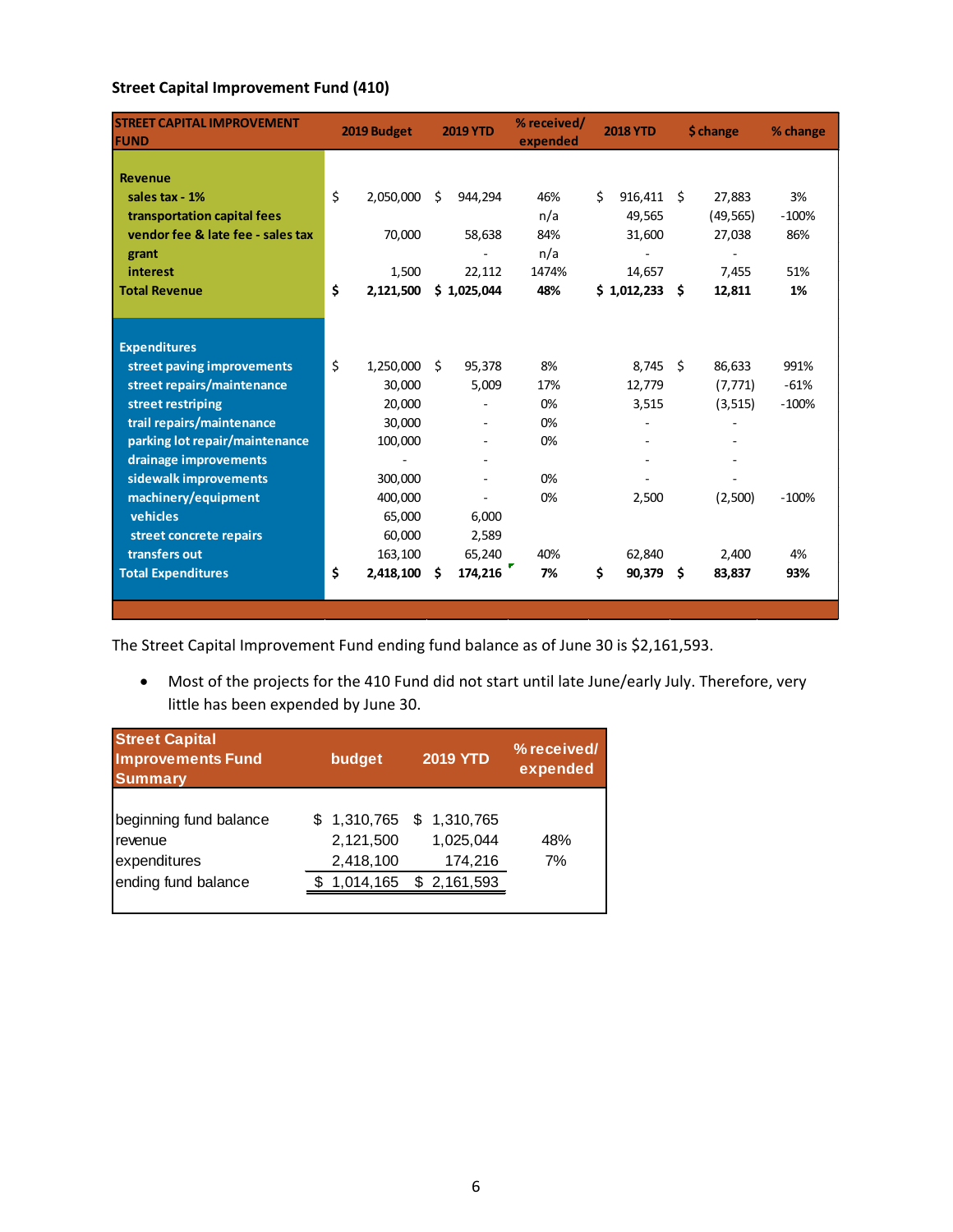| <b>STORMWATER MANAGEMENT</b><br><b>FUND</b>                                                                                |                | 2019 Budget                         |                 | <b>2019 YTD</b>                                                 | % received/<br>expended          |          | <b>2018 YTD</b>                         |           | \$ change                                    | % change                      |
|----------------------------------------------------------------------------------------------------------------------------|----------------|-------------------------------------|-----------------|-----------------------------------------------------------------|----------------------------------|----------|-----------------------------------------|-----------|----------------------------------------------|-------------------------------|
| <b>Revenue</b><br>drainage user charges<br>drainage capital impact fees<br>interest<br>transfer in<br><b>Total Revenue</b> | \$<br>\$       | 135,000<br>16,600<br>500<br>152,100 | Ŝ.<br>Ŝ.        | 69,207<br>16,130<br>2,140<br>$\overline{\phantom{a}}$<br>87,477 | 51%<br>97%<br>428%<br>n/a<br>58% | \$<br>\$ | 56,220<br>46,469<br>295<br>۰<br>102,984 | Ŝ.<br>\$  | 12,987<br>(30,339)<br>1,845<br>۰<br>(15,507) | 23%<br>-65%<br>626%<br>$-15%$ |
| <b>Expenditures</b><br>debt service<br>transfers out - to GF<br>drainage improvements<br><b>Total Expenditures</b>         | \$<br>\$<br>\$ | 190,600<br>100,000<br>290,600       | \$<br>Ś.<br>\$. | $\qquad \qquad \blacksquare$<br>۰<br>3,220<br>3,220             | 3%<br>1%                         | \$<br>\$ | 1,024<br>1,024                          | \$<br>-\$ | 2,196<br>2,196                               | 214%<br>214%                  |

### **STORMWATER MANAGEMENT FUND (FORMERLY DRAINAGE DEBT SERVICE FUND) (420)**

The Stormwater Management Fund ending fund balance as of June 30 is \$252,992.

• Most of the projects for the 420 Fund did not start until late June/early July. Therefore, very little has been expended by June 30.

| <b>Stormwater Management</b><br><b>Fund Summary</b> |   | budget                        |    | <b>2019 YTD</b>            | % received/<br>expended |
|-----------------------------------------------------|---|-------------------------------|----|----------------------------|-------------------------|
| beginning fund balance<br>revenue<br>expenditures   | S | 168,735<br>152,100<br>290,600 | S  | 168,735<br>87,477<br>3,220 | 58%<br>$1\%$            |
| ending fund balance                                 |   | 30,235                        | \$ | 252,992                    |                         |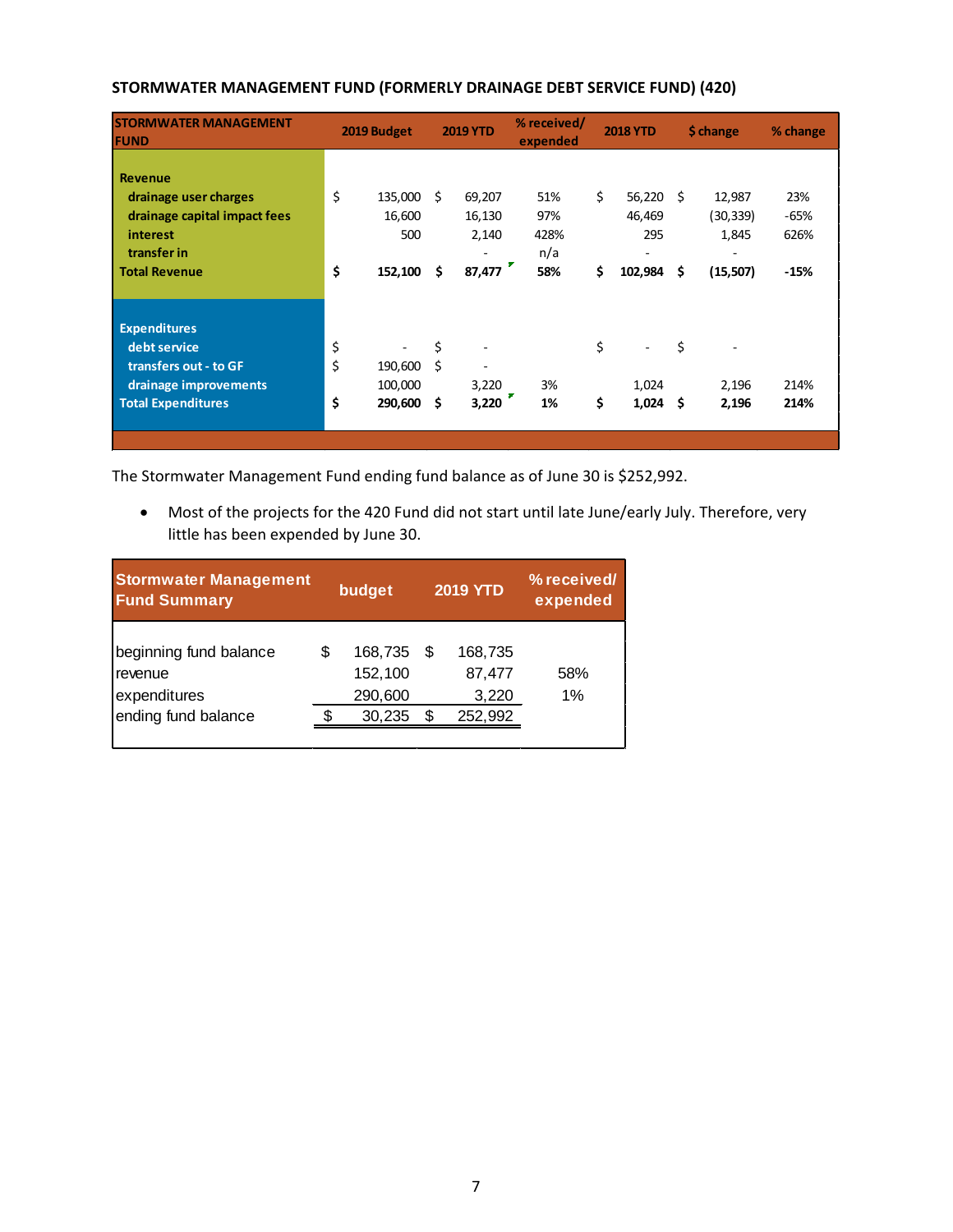# **Water Utility Fund (510)**

| <b>WATER UTILITY FUND</b>           | 2019 Budget                |    | <b>2019 YTD</b> | % received/<br>expended |    | <b>2018 YTD</b> |    | \$ change  | % change |
|-------------------------------------|----------------------------|----|-----------------|-------------------------|----|-----------------|----|------------|----------|
|                                     |                            |    |                 |                         |    |                 |    |            |          |
| <b>Revenue</b>                      |                            |    |                 |                         |    |                 |    |            |          |
| water operations                    | \$<br>1,794,100            | Ś  | 824,201         | 46%                     | Ś. | 783,609         | \$ | 40,592     | 5%       |
| investment income                   | \$<br>10,000               | Ŝ. | 50,388          | 504%                    |    |                 | \$ | 50,388     |          |
| charges for services - capital      | 385,700                    |    | 329,577         | 85%                     |    | 339,974         | Ś. | (10, 397)  | $-3%$    |
| investment income                   | 1,500                      |    |                 | 0%                      |    | 8,296           | \$ | (8, 296)   | $-100%$  |
| charges for services - water rights | 10,400                     |    | 9,930           | 95%                     |    |                 | \$ | 9,930      |          |
| investment income                   | 300                        |    |                 | 0%                      |    |                 | \$ |            |          |
| <b>Total Revenue</b>                | \$<br>2,202,000            |    | \$1,204,166     | 55%                     |    | \$1,131,879     | \$ | 72,287     | 6%       |
|                                     |                            |    |                 |                         |    |                 |    |            |          |
|                                     |                            |    |                 |                         |    |                 |    |            |          |
| <b>Expenditures</b>                 |                            |    |                 |                         |    |                 |    |            |          |
| administration                      | \$<br>$125,800$ $\sqrt{5}$ |    | 57,948          | 46%                     | Ś. | 119,526         | Ŝ. | (61, 578)  | $-52%$   |
| operating expenses                  | \$<br>89,600               | Ŝ. | 8,630           |                         |    |                 |    |            |          |
| water treatment operations          | 273,900                    |    | 115,510         | 42%                     |    | 252,318         |    | (136,808)  | $-54%$   |
| operating expenses - treatment      | 528,800                    |    | 146,262         |                         |    |                 |    |            |          |
| field services                      | 269,200                    |    | 93,232          | 35%                     |    | 110,196         |    | (16, 964)  | $-15%$   |
| utility billing/customer service    | 76,500                     |    | 35,015          | 46%                     |    | 30,156          |    | 4,859      | 16%      |
| capital outlay                      | 1,946,200                  |    | 732,314         | 38%                     |    | 126,767         |    |            |          |
| transfers out to GF                 | 159,900                    |    | 79,950          | 50%                     |    |                 |    | 79,950     |          |
|                                     |                            |    |                 |                         |    |                 |    |            |          |
| debt service                        | 59,400                     |    | 29,655          | 50%                     |    | 29,655          |    | (0)        | 0%       |
| water rights                        | 18,000                     |    | 10,029          | 56%                     |    | 3,063           |    | 6,966      | 227%     |
| <b>Total Expenditures</b>           | \$<br>3,547,300            |    | \$1,308,544     | 37%                     | Ś  | 671,681         | Ŝ  | (123, 576) | $-18%$   |
|                                     |                            |    |                 |                         |    |                 |    |            |          |

The Water Utility Fund ending fund balance as of June 30 is \$4,434,742.

| <b>Water Utility Fund</b><br><b>Summary</b>          | budget                                | <b>2019 YTD</b>                           | % received/<br>expended |
|------------------------------------------------------|---------------------------------------|-------------------------------------------|-------------------------|
| beginning funds available<br>revenue<br>expenditures | \$4,539,120<br>2,202,000<br>3,547,300 | 4,539,120<br>S.<br>1,204,166<br>1,308,544 | 55%<br>37%              |
| ending funds available                               | \$3,193,820                           | 4,434,742                                 |                         |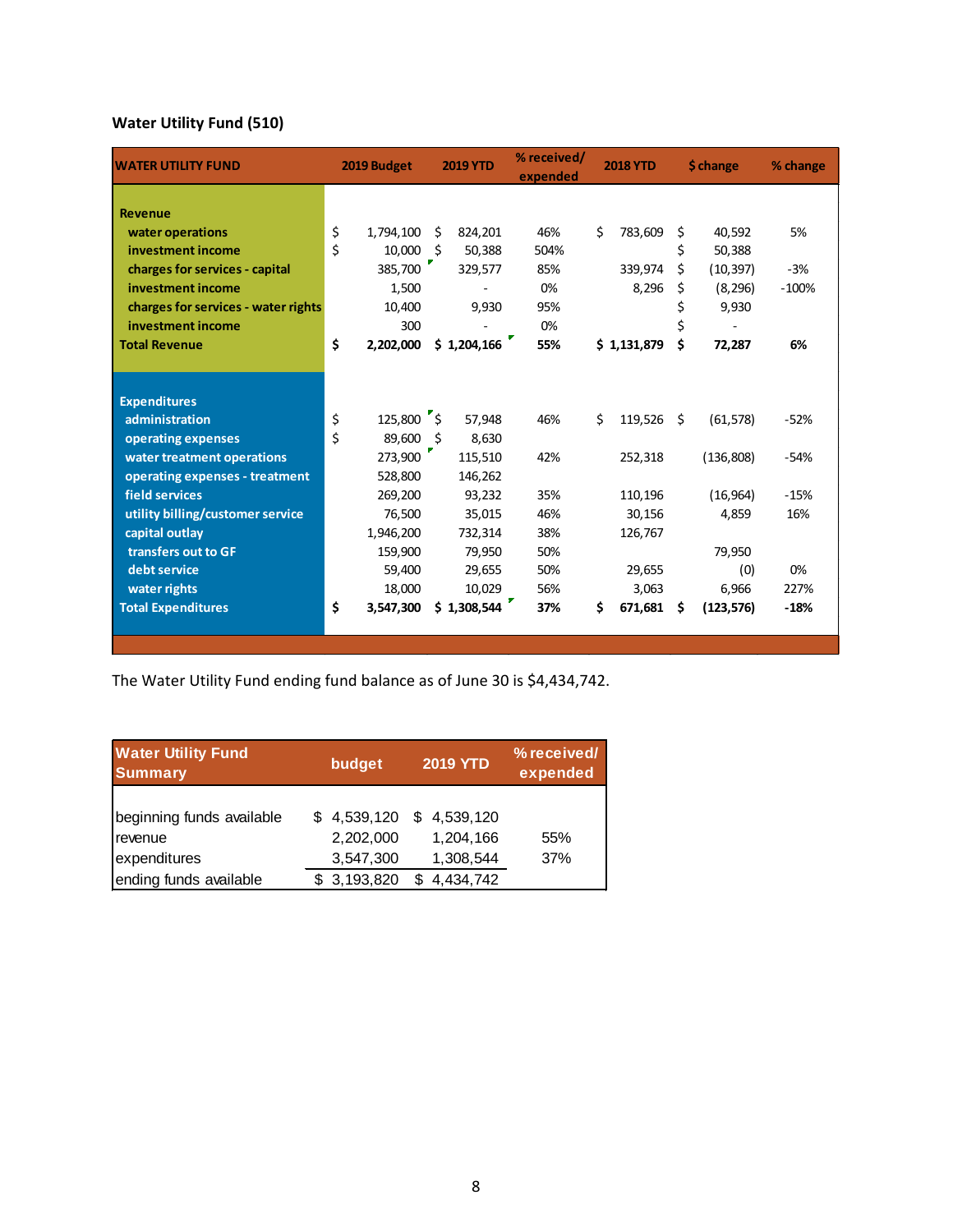# **Wastewater Utility Fund (520)**

| <b>WASTEWATER UTILITY FUND</b>   |    | 2019 Budget |    | <b>2019 YTD</b> | % received/<br>expended |    | <b>2018 YTD</b> |     | \$ change      | % change |
|----------------------------------|----|-------------|----|-----------------|-------------------------|----|-----------------|-----|----------------|----------|
| <b>Revenue</b>                   |    |             |    |                 |                         |    |                 |     |                |          |
| wastewater operations + interest | Ŝ. | 1,123,300   | Ŝ. | 663,477         | 59%                     | Ś. | 504,305         | S.  | 159,172        | 32%      |
| wastewater capital + interest    |    | 768,100     |    | 432,849         | 56%                     |    | 444,933         |     | (12,084)       | -3%      |
| <b>Total Revenue</b>             | \$ | 1,891,400   |    | \$1,096,326     | 58%                     | \$ | 949,238         | - Ś | 147,088        | 15%      |
|                                  |    |             |    |                 |                         |    |                 |     |                |          |
| <b>Expenditures</b>              |    |             |    |                 |                         |    |                 |     |                |          |
| administration + operating       | \$ | 119,000     | Ŝ. | 44,713          | 38%                     | \$ | 84,013          | -S  | (39, 300)      | -47%     |
| wastewater treatment operations  |    | 746,400     |    | 275,167         | 37%                     |    | 279,364         |     | (4, 197)       | $-2%$    |
| field services                   |    | 131,100     |    | 44,707          | 34%                     |    | 53,796          |     | (9,089)        | $-17%$   |
| utility billing/customer service |    | 36,100      |    | 17,604          | 49%                     |    | 16,413          |     | 1,191          | 7%       |
| capital outlay                   |    |             |    |                 |                         |    |                 |     |                |          |
| treatment plant improvements     |    | 90,000      |    | 4,366           | 5%                      |    | 1,500,771       |     | (1,496,405)    | $-100%$  |
| machinery/equipment              |    | 233,400     |    | 311             | 0%                      |    | 540             |     | (229)          | -42%     |
| debt service                     |    | 493,400     |    | 241,347         | 49%                     |    | 246,067         |     | (4, 720)       | $-2%$    |
| transfers out to GF              |    | 136,400     |    | 68,200          | 50%                     |    |                 |     |                |          |
| <b>Total Expenditures</b>        | \$ | 1,985,800   | S  | 696,415         | 35%                     |    | \$2,180,964     |     | \$ (1,484,549) | $-68%$   |
|                                  |    |             |    |                 |                         |    |                 |     |                |          |

The Wastewater Utility Fund ending fund balance as of June 30 is \$4,002,683.

| <b>Wastewater Utility Fund</b><br><b>Summary</b>                              | budget                                             |   | <b>2019 YTD</b>                                  | % received/<br>expended |  |  |
|-------------------------------------------------------------------------------|----------------------------------------------------|---|--------------------------------------------------|-------------------------|--|--|
| beginning funds available<br>revenue<br>expenditures<br>ending fund available | \$3,602,772<br>1,891,400<br>1,985,800<br>3,508,372 | S | \$3,602,772<br>1,096,326<br>696,415<br>4,002,683 | 58%<br>35%              |  |  |